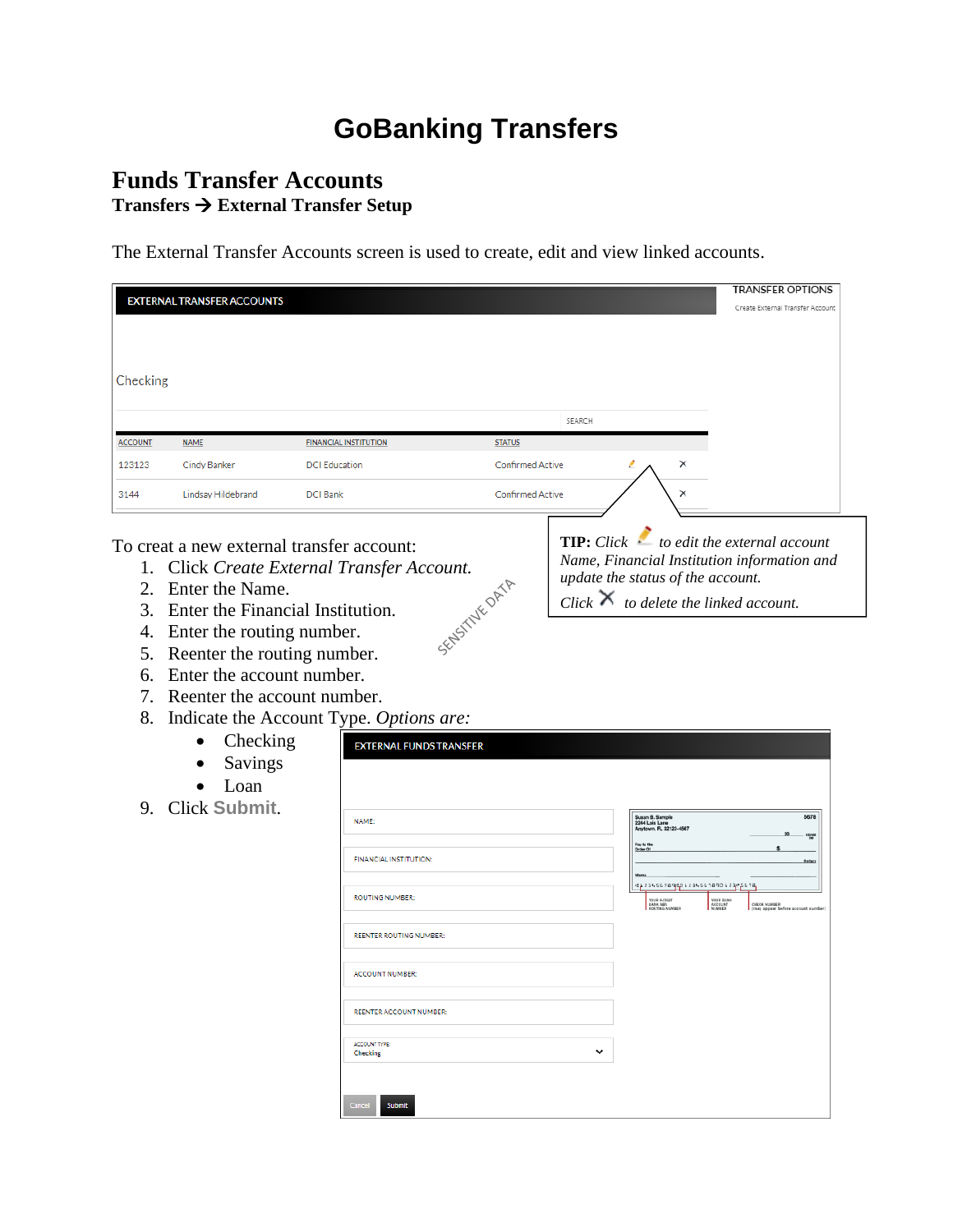Once an account has been created for external transfers, the information displays on the Externals Transfer Accounts screen.

|                | Checking           |                              |   |                                |        |   |          |  |  |
|----------------|--------------------|------------------------------|---|--------------------------------|--------|---|----------|--|--|
|                |                    |                              |   |                                | SEARCH |   |          |  |  |
| <b>ACCOUNT</b> | <b>NAME</b>        | <b>FINANCIAL INSTITUTION</b> |   | <b>STATUS</b>                  |        |   |          |  |  |
| 123123         | Cindy Banker       | DCI Education                |   | Confirmed Active               |        | , | ×        |  |  |
| 3144           | Lindsay Hildebrand | DCI Bank                     |   | Confirmed Active               |        | z | $\times$ |  |  |
| 98745          | Sally Smith        | Training                     | ▵ | Approved Awaiting Confirmation |        | , | $\times$ |  |  |
|                |                    |                              |   |                                |        |   |          |  |  |

Status Status of the linked account. *Options are:* 

- New Awaiting Approval The linked account was created and awaiting approval by the financial institution.
- Approved Awaiting Confirmation The linked account was approved by the financial institution and the deposit amounts need to be confirmed by the user.
- Confirmed Active The user has confirmed the deposit amounts and can now set up a transfer.
- Failed The deposit amounts were not confirmed correctly by the user. $\sqrt{\ }$

**NOTE:** *If the end user incorrently enters the micro deposits, and the status is set to failed, the end user will need to click to delete the attempted link and start the process over.*

Once the financial institution has approved the linked account, a **d** displays. Select the **d** to enter the confirmation amounts, then click **Submit**. Once the confirmation amounts are entered correctly, an external transfer can be performed.

| <b>EXTERNAL FUNDS TRANSFER CONFIRMATION</b> |                                  |  |  |  |  |  |
|---------------------------------------------|----------------------------------|--|--|--|--|--|
| Account:                                    | 98745                            |  |  |  |  |  |
| Name:                                       | Sally Smith                      |  |  |  |  |  |
| <b>Financial Institution:</b>               | <b>Training</b>                  |  |  |  |  |  |
| CONFIRMATION AMOUNT<br>36                   | <b>CONFIRMATION AMOUNT</b><br>48 |  |  |  |  |  |
| Cancel<br><b>Submit</b>                     |                                  |  |  |  |  |  |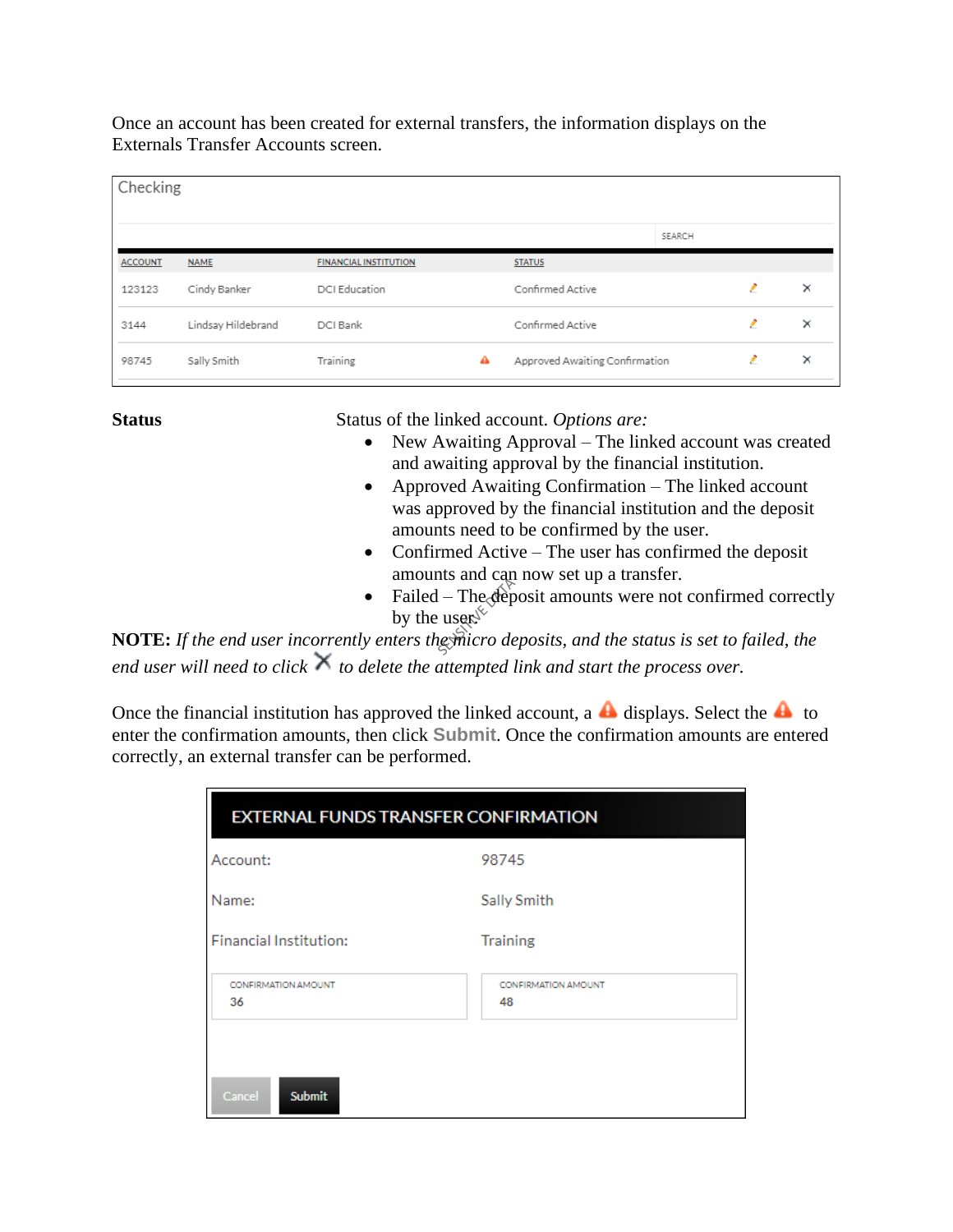#### **NOTES:**

- *Amount will be entered as cents. For example, if the mirco deposit was for \$0.36 and \$0.48, simply enter 36 and 48 in the confirmation amount fields.*
- *When the extrernal account is a loan account, there will not be a micro deposit completed or confirmation amounts to be entered. Based on your financial institutions settings, additional approval may be needed before the external loan account is active.*

### **Transfer Funds Transfers** → **New Transfer**

The New Transfer screen is used to transfer money to and from internal and external deposit and loan accounts.

**NOTE:** *External deposit and loan accounts must be created, approved and confirmed on the External Transfer Setup screen in order for them to display within the Transfer Funds screen.*

To create a new transfer:

- 1. Select the From account.
- 2. Select the To account.
- 3. Enter the Amount.
- 4. Select the frequency. *Options are*:
	- One Time
	- Future, One Time
	- Future, Scheduled
- 5. If a future option was selected, enter the date the transfer should process.
- 6. If the transfer falls on a holiday, indicate if the transfer should process the business day before or after the scheduled date.
- 7. If transfering to a loan, select the type of loan payment.
- 8. Enter a Memo, if applicable.
- 9. Click **Continue**.
- 10. Click **Confirm** to complete the transfer.

#### **NOTES:**

- *When creating a transfer, one of the accounts must be an internal account.*
- *Transfers involving external accounts may take 1-2 business days to be effective.*

| FROM:<br><b>Select Account</b> |             |
|--------------------------------|-------------|
| TO:                            |             |
| <b>Select Account</b>          | $\check{ }$ |
| AMOUNT:                        |             |
| FREQUENCY:                     |             |
| <b>One Time</b>                |             |
| MEMO:                          |             |
|                                |             |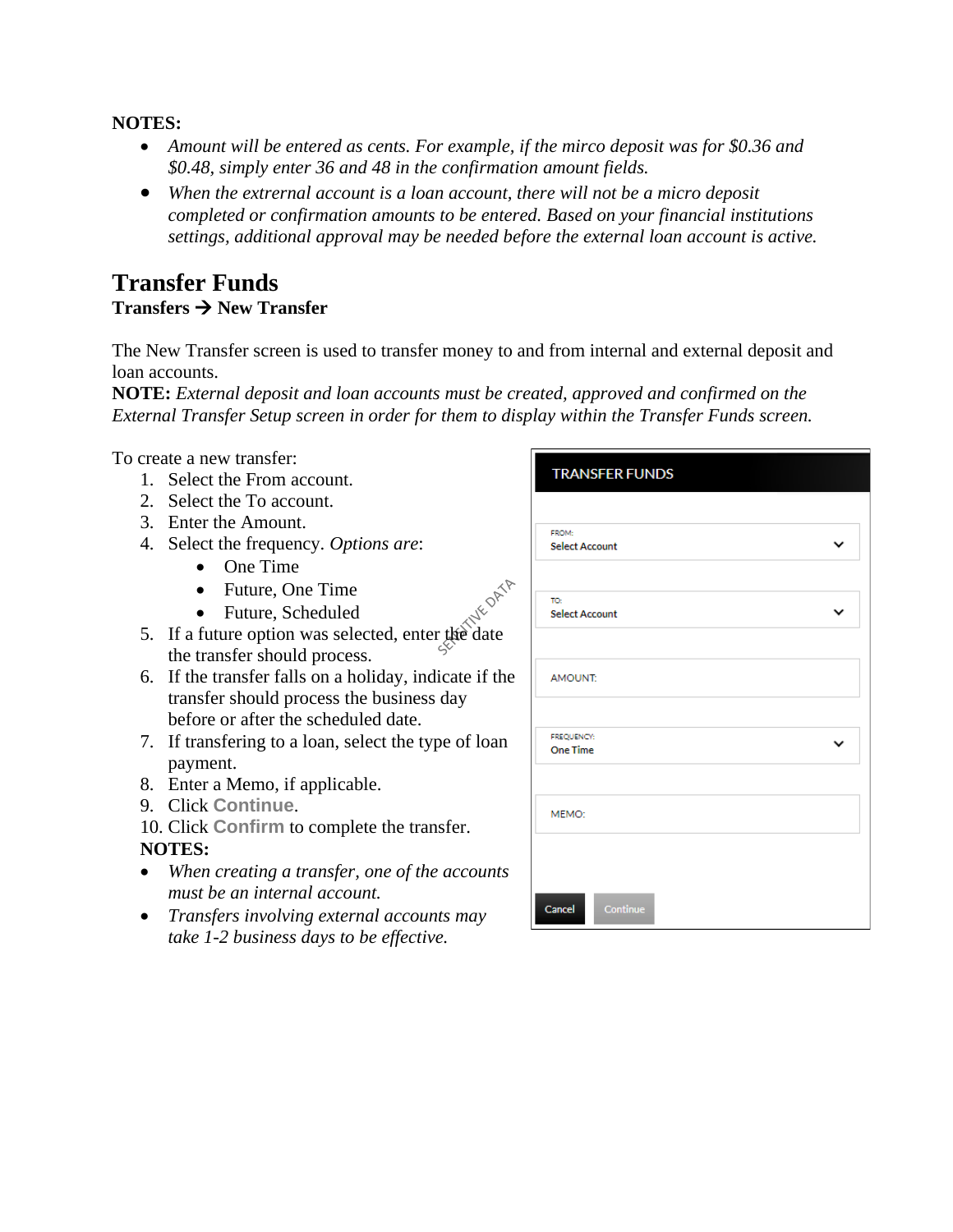# **Transfers Transfer** → **View Transfers**

The Transfers screen is used to view pending transfers and transfer history. Sort options are available by clicking in the *Sort By* section. Use the *Search* section to search for transfers using key words or amounts including the memo information.

| <b>TRANSFERS</b>                 |          |                                           |      |                                       |          |                                                                | <b>BANK DISCLAIMER</b>                                             |
|----------------------------------|----------|-------------------------------------------|------|---------------------------------------|----------|----------------------------------------------------------------|--------------------------------------------------------------------|
| <b>PENDING</b><br><b>HISTORY</b> |          |                                           |      |                                       |          |                                                                | <b>TRANSFER OPTIONS</b><br>Create Transfer / Loan Payment          |
| ゝ<br>2                           |          |                                           |      |                                       | SEARCH   |                                                                |                                                                    |
| <b>FROM</b><br>T <sub>O</sub>    | SCHEDULE | AMOUNT                                    | MEMO | APPROVE                               | APPROVAL | DATE                                                           |                                                                    |
| FROM<br>CHECKING DONUT FUND      |          |                                           |      |                                       |          | CHECKING 2 CHECKING                                            |                                                                    |
| SCHEDULE: IMMEDIATE              |          |                                           |      |                                       |          |                                                                | <b>TIP:</b> Click the link to create                               |
| $J(J_{\cdot}(\ )()$              |          |                                           |      |                                       |          |                                                                | a new transfer directly from                                       |
|                                  |          |                                           |      |                                       |          |                                                                | the Transfers screen.                                              |
| 3/6/2019                         |          |                                           |      |                                       |          | OPTIONS                                                        |                                                                    |
|                                  |          |                                           |      |                                       |          |                                                                |                                                                    |
| <b>From Account</b>              |          | Account the transfer is originating from. |      |                                       |          |                                                                |                                                                    |
| <b>To Account</b>                |          | Account the transfer is going to.         |      |                                       |          |                                                                |                                                                    |
|                                  |          |                                           |      |                                       |          |                                                                |                                                                    |
| <b>Schedule</b>                  |          |                                           |      |                                       |          |                                                                | Depending on the tab being viewed, multiple items may display in   |
|                                  |          | this area.                                |      |                                       |          |                                                                |                                                                    |
|                                  |          |                                           |      |                                       |          | Pending tab – Indicates the schedule of the transfer.          |                                                                    |
|                                  |          |                                           |      | History tab – Status of the transfer. |          |                                                                |                                                                    |
| <b>Amount</b>                    |          | Amount of the transfer.                   |      |                                       |          |                                                                |                                                                    |
| <b>Memo</b>                      |          |                                           |      |                                       |          |                                                                | Memo for the transaction if utilized while creating the transfer.  |
| <b>Approve</b>                   |          |                                           |      |                                       |          | Click to approve the transaction. If this button displays, the |                                                                    |
|                                  |          |                                           |      |                                       |          |                                                                | transaction must be approved prior to the transaction being submit |
|                                  |          | to the financial institution.             |      |                                       |          |                                                                |                                                                    |
| <b>Approved</b>                  |          | Indicates the transfer has been approved. |      |                                       |          |                                                                |                                                                    |
| <b>Date</b>                      |          | Date the transfer is scheduled to occur.  |      |                                       |          |                                                                |                                                                    |

**NOTE:** *If the Approval button is grayed out, this indicates the user has self-approval rights and has already approved the transaction.*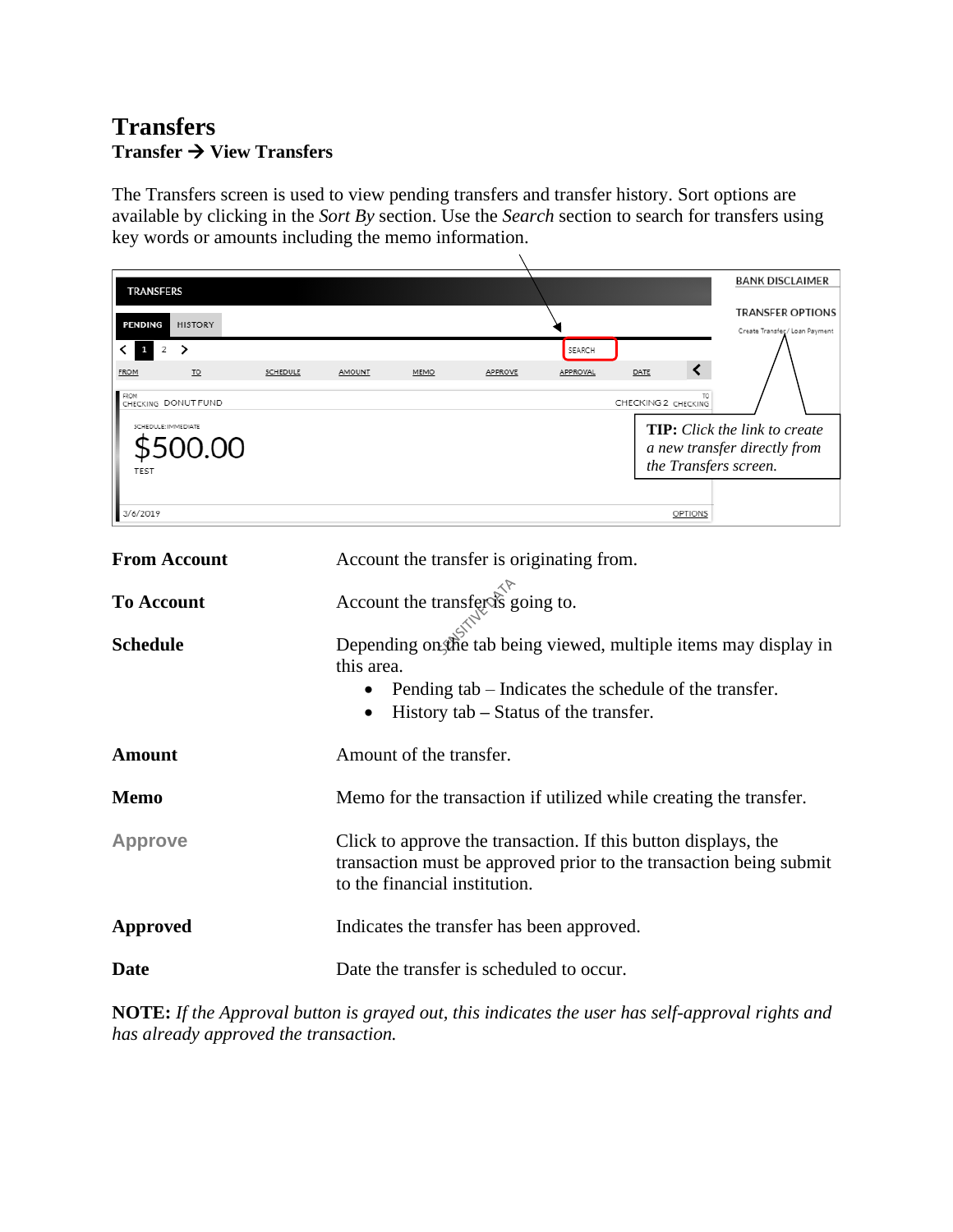#### **Pending Transfer Options**

Pending Transfer Options are available by clicking *Options* while on the Pending tab.

*View Details* – Displays the details for the selected transfer.

*Edit* – Directs you to the Edit Funds Transfer screen. If the transfer is recurring, the option to edit the next occurrence or series displays.

*Copy* – Directs you to the Transfer Funds screen, giving you the ability to copy a previously created transfer.



*Delete* – Directs you to the Delete Funds Transfer screen, giving you the ability to delete the next occurrence or delete the series.

#### **Transfer History Options**

Transfer History Options are available by clicking *Options* while on the History tab.

ζ

*View Details* – Displays the details for the selected transfer.

*Send Us a Message* – Directs you to the Compose Message screen giving you the ability to send a message to the Financial Institution.

*Copy* – Directs you to the Transfer Funds screen giving you the ability to copy a previously created transfer.

| Transfer History Options |         |
|--------------------------|---------|
| View Details             |         |
| Send Us a Message        | OPTIONS |
| Copy                     |         |
|                          |         |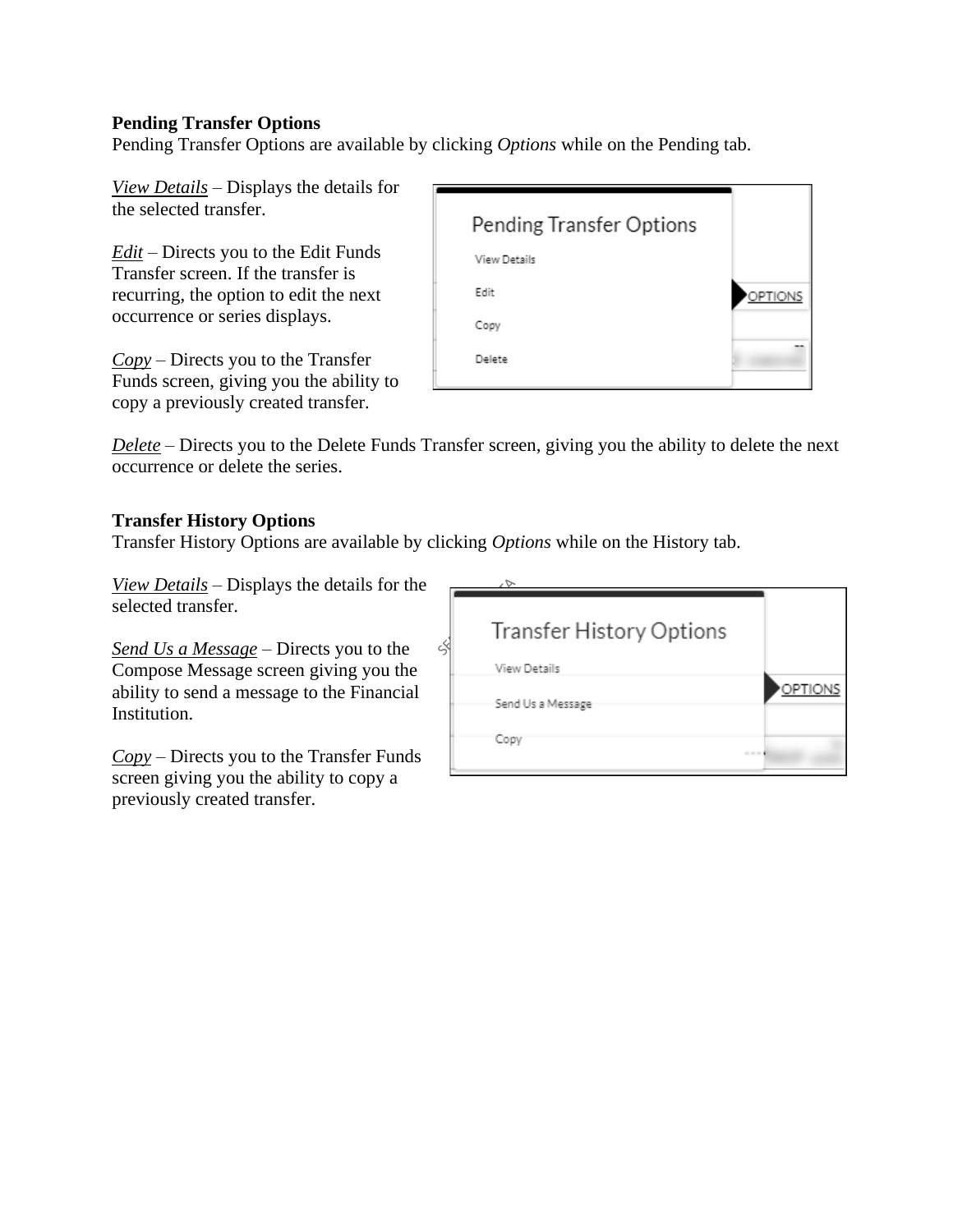# **GoBanking Administrator**

# **Approval**

# **Funds Transfer** → **Approval**

The Funds Transfer Approval screen displays ACH batches, ACH tax payments, and external funds transfer that need approval from your financial institution.

|                                | <b>Funds Transfer Approval</b> | Show Todays                      |                            |                                   |                              |                         |                                             |
|--------------------------------|--------------------------------|----------------------------------|----------------------------|-----------------------------------|------------------------------|-------------------------|---------------------------------------------|
|                                |                                |                                  |                            | <b>ACH Batches</b>                |                              |                         | <b>Approval Options</b>                     |
| $\equiv$                       |                                | <b>Customer Number</b><br>100001 | <b>Account Number</b><br>1 | <b>Effective Date</b><br>09/22/17 | <b>Status</b><br>Daily Limit | Amount<br>\$2,211.73    | Approve Selected Items<br>Approve ALL Items |
|                                | <b>Name</b>                    |                                  | <b>FIRTN</b>               | Account                           |                              | Amount                  | Deny Selected Items<br>Deny ALL Items       |
|                                |                                | <b>Betty Boston</b>              | 103102135                  | 784574                            |                              | \$695.23                |                                             |
|                                |                                | <b>Bob loe</b>                   | 103102135                  | 55511122                          |                              | \$495.67                |                                             |
|                                |                                | Donny Jones                      | 103102135                  | 456456                            |                              | \$481.21                |                                             |
|                                |                                | Lacy Lance                       | 103102135                  | 789789                            |                              | \$539.62                |                                             |
|                                |                                |                                  |                            |                                   |                              |                         |                                             |
|                                |                                |                                  |                            | <b>ACH Tax Payments</b>           |                              |                         |                                             |
|                                |                                | <b>Customer Number</b>           | <b>Account Number</b>      | <b>Effective Date</b>             |                              | <b>Status</b><br>Amount |                                             |
|                                |                                | No records to display.           |                            |                                   |                              |                         |                                             |
| <b>External Funds Transfer</b> |                                |                                  |                            |                                   |                              |                         |                                             |
|                                |                                | Customer Number                  | <b>Account Number</b>      | <b>Effective Date</b>             |                              | <b>Status</b><br>Amount |                                             |
|                                |                                | No records to display.           |                            |                                   |                              |                         |                                             |

| $+$                    | If clicked, expands the batch so all transactions display.                         |
|------------------------|------------------------------------------------------------------------------------|
| <b>Customer Number</b> | Customer number associated with the transaction that exceeds the<br>defined limit. |
| <b>Account Number</b>  | Account number the customer is paying from.                                        |
| <b>Effective Date</b>  | Date the batch is scheduled to be processed.                                       |
| <b>Status</b>          | Indicates the limit the item exceeds.                                              |
| <b>Amount</b>          | Amount of the total transaction.                                                   |
| <b>Name</b>            | Name of the participant receiving the transaction.                                 |
| <b>FIRTN</b>           | Financial institution routing number for the participant.                          |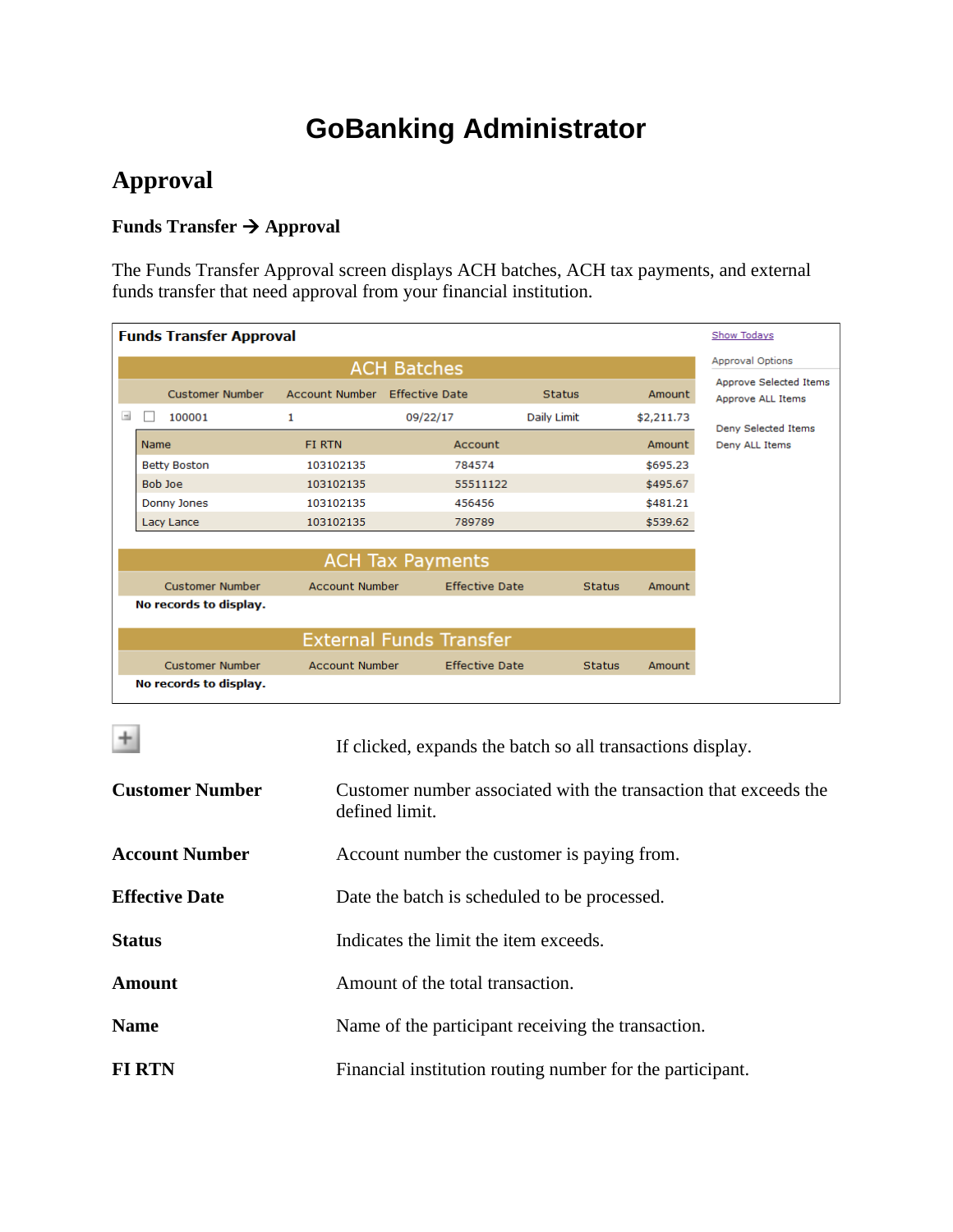| <b>Account</b>                   | Account number for the participant.                                                                                                    |
|----------------------------------|----------------------------------------------------------------------------------------------------------------------------------------|
| <b>Amount</b><br><b>Show All</b> | Amount the participant is receiving.<br>Displays all transactions that exceed their limits with current and<br>future effective dates. |
| <b>Show Today</b>                | Displays the transactions that exceed their limits with an effective<br>date on the following business day.                            |
| <b>Approval Options</b>          |                                                                                                                                        |
| <b>Approve Selected Items</b>    | Approve only the items that are selected.                                                                                              |
| <b>Approve ALL Items</b>         | Approve all displayed items.                                                                                                           |
| <b>Deny Selected Items</b>       | Deny only the items that are selected.                                                                                                 |
| <b>Deny ALL Items</b>            | Deny all displayed items.                                                                                                              |

**NOTE:** *If items are approved, they will then display on the Process Items screen. Funds Transfer* → *Process Items.*

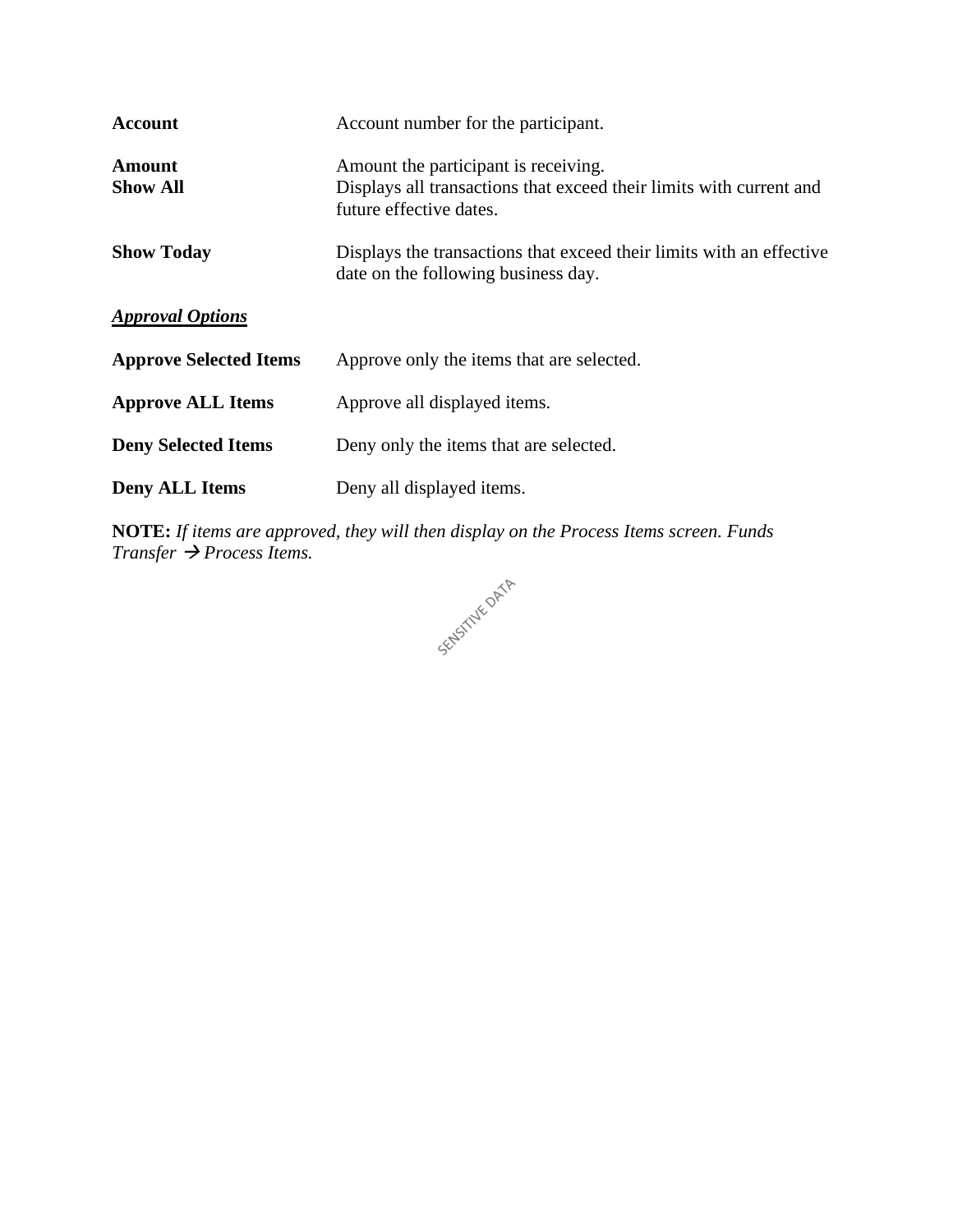# **Process Items**

#### **Funds Transfer** → **Process Items**

The Process Items screen is used to process or deny submitted items. **NOTES:**

- *Items will not display on this screen until the day prior to the processing date entered by the customer. If you deny an ACH item, it is highly recommended that you contact the customer so that they can address the issue and resubmit the item in a timely manner.*
- *If there are ACH Items scheduled to process within 24 hours that require administrator approval, the message "There are X ACH Items pending administrator approval" displays. See the ACH Approval section of the manual for more information.*

|                                                 | There is 1 ACH item pending administrator approval. |                           |               |                           |                                |                |             |  |  |
|-------------------------------------------------|-----------------------------------------------------|---------------------------|---------------|---------------------------|--------------------------------|----------------|-------------|--|--|
|                                                 | <b>External Transfer Deposit Verification Items</b> |                           |               |                           |                                |                |             |  |  |
| Proc                                            | Deny                                                | <b>Customer Number</b>    |               |                           | Bank RTN Account Number        | <b>Debits</b>  | Credits     |  |  |
| No External Transfer Deposit Verification Items |                                                     |                           |               |                           |                                |                |             |  |  |
|                                                 |                                                     |                           |               |                           | <b>External Transfer Items</b> |                |             |  |  |
| Proc                                            | Deny                                                | Customer<br><b>Number</b> |               | Account<br><b>Number</b>  | <b>Effective Date</b>          | <b>Debits</b>  | Credits     |  |  |
|                                                 |                                                     | 100001                    | 20            |                           | 6/29/2018                      | \$0.00(0)      | \$200.00(1) |  |  |
| $\overline{\phantom{a}}$                        |                                                     | 100001                    | 20            |                           | 8/1/2018                       | \$0.00(0)      | \$200.00(1) |  |  |
|                                                 | $\Box$                                              | 100001                    | 1             |                           | 8/15/2018                      | \$0.00(0)      | \$523.00(1) |  |  |
|                                                 |                                                     | 100001                    | 20            |                           | 8/31/2018                      |                | \$200.00(1) |  |  |
|                                                 |                                                     | 100001                    | 1             |                           | 9/14/2018                      |                | \$523.00(1) |  |  |
|                                                 |                                                     | 100001                    | 20            |                           | 10/1/2018                      | \$0.00(0)      | \$200.00(1) |  |  |
|                                                 |                                                     |                           |               |                           | <b>Scheduled ACH Items</b>     |                |             |  |  |
| Proc                                            | Deny                                                | Customer<br><b>Number</b> | <b>Number</b> | Account Effective<br>Date | Tax<br>Payment                 | <b>Debits</b>  | Credits     |  |  |
| $\overline{\phantom{0}}$                        |                                                     | 100001                    | 1             | 6/29/2018                 | \$0.00(0)                      | \$1,100.00(2)  | \$0.00(0)   |  |  |
| $\overline{\phantom{a}}$                        |                                                     | 100001                    | $\mathbf{1}$  | 9/11/2018                 | \$0.00(0)                      | \$15,000.00(2) | \$0.00(0)   |  |  |
|                                                 |                                                     | 100001                    | 1             | 9/21/2018                 | \$0.00(0)                      | \$500.00(2)    | \$0.00(0)   |  |  |
|                                                 |                                                     | 222555888                 | 5607          | 4/17/2017                 | \$0.00(0)                      | \$1,544.55(1)  | \$0.00(0)   |  |  |
| Totals:                                         |                                                     |                           |               |                           | \$0.00                         | \$0.00         | \$0.00      |  |  |
|                                                 | File ID Modifier: A<br><b>PROCESS</b>               |                           |               |                           |                                |                |             |  |  |

**Proc** If checked, the transaction will be processed when **Process** is clicked.

**Deny** If checked, the transaction will be denied when **Process** is clicked.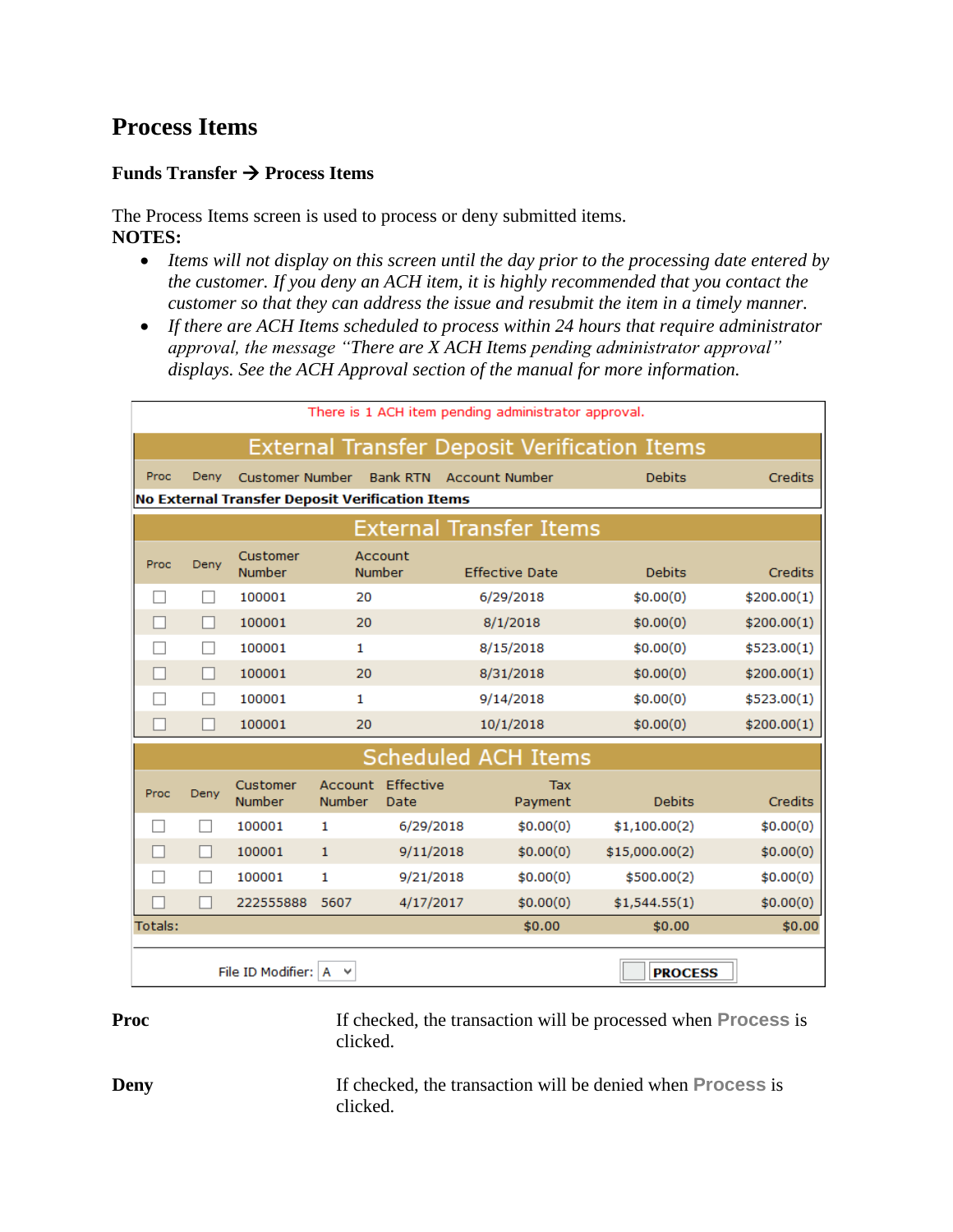| <b>Customer Number</b>  | Number related to the customer the transaction is created under.                                                                                                                |
|-------------------------|---------------------------------------------------------------------------------------------------------------------------------------------------------------------------------|
| <b>Bank RTN</b>         | The Bank routing number for external deposit verification items<br>only.                                                                                                        |
| <b>Account Number</b>   | The account number related to the item.                                                                                                                                         |
| <b>Effective Date</b>   | The date the item will be processed.                                                                                                                                            |
| <b>Tax Payment</b>      | Amount of the tax payment, if applicable.                                                                                                                                       |
| <b>Debits</b>           | Amount of the debits, if applicable.                                                                                                                                            |
| <b>Credits</b>          | Amount of the credits, if applicable.<br><b>NOTE:</b> The number of transactions included for the Tax Payment,<br>Debits, and Credits display in parenthesis next to the total. |
| <b>File ID Modifier</b> | Indicates how many times a batch was processed for the day.                                                                                                                     |
| <b>Process</b>          | Click to process the selected items.                                                                                                                                            |

To process a payment:

- process a payment:<br>1. Navigate to the Scheduled ACH Items sereen.
- 2. Select the check boxes to process or deny the displayed ACH items.
- 3. Click **Process**.
- 4. Click **Process** to continue with the processing or denial of the ACH items.

| <b>Customers to be Processed</b> |           |                |  |  |  |  |
|----------------------------------|-----------|----------------|--|--|--|--|
| <b>Customer Number</b>           | # Batches | # Tax Payments |  |  |  |  |
| 222555888                        | 2         |                |  |  |  |  |
| <b>Customers to be Denied</b>    |           |                |  |  |  |  |
| <b>Customer Number</b>           | # Batches | # Tax Payments |  |  |  |  |
| 100001                           |           |                |  |  |  |  |
| <b>PROCESS</b>                   | Cancel    |                |  |  |  |  |

5. On the ACH Items Processed screen, select **Download** to download a NACHA formatted file containing the items that were processed.